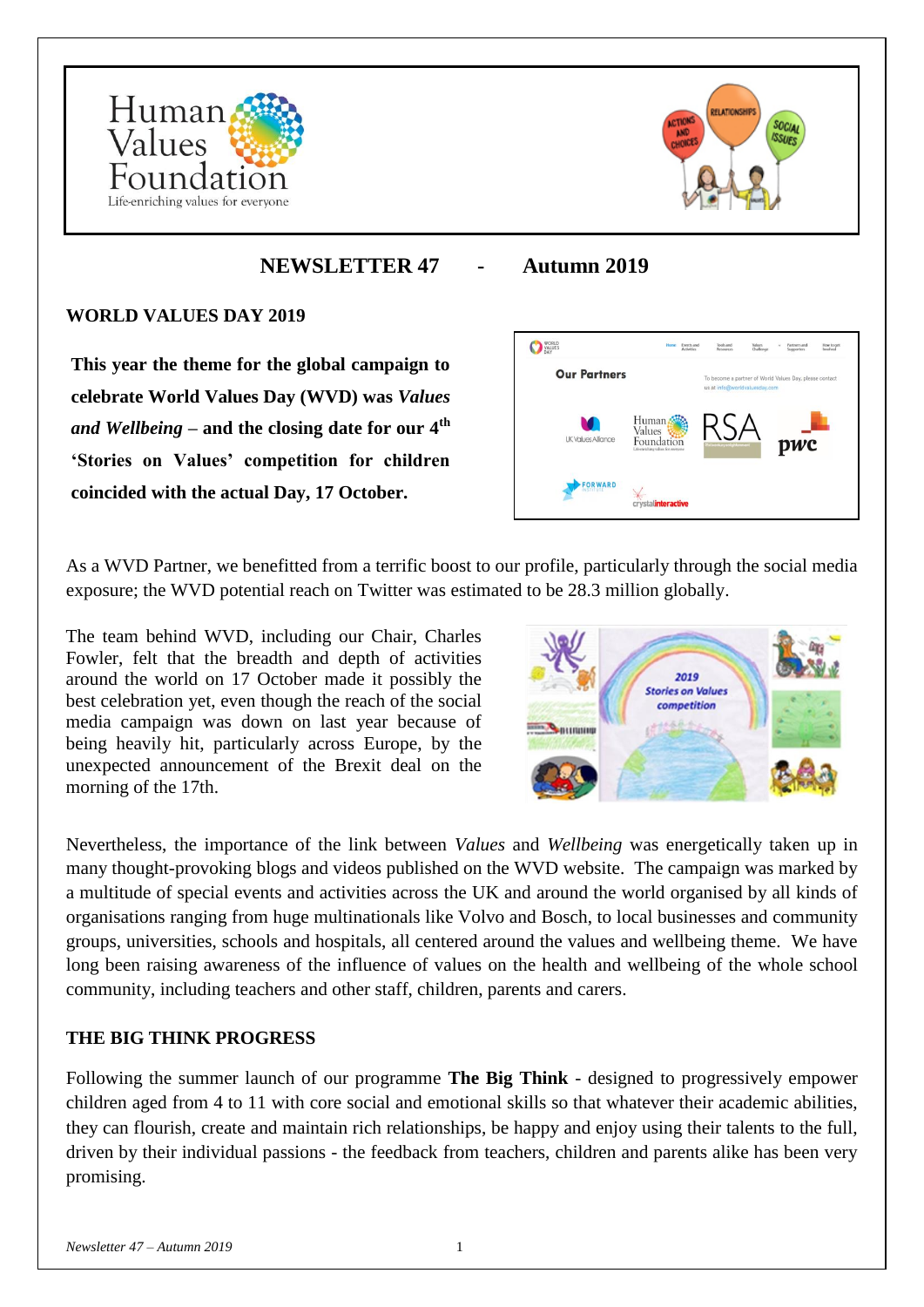#### For example

- a **headteacher** commented that, "*As a teacher, The Big Think resources are engaging and I feel the kids would benefit hugely from discussing the issues you tackle so beautifully. Other PSHE [Personal, Social, Health and Economic education] resources I have looked at cover the objectives but seem so dull compared to what you offer."*
- an **8-year-old** told us, "*The stories often show us ways to handle something I find hard.*"
- the **Pastoral Care Manager** at one of our pilot schools said, "*I can't think why any school wouldn't want to do it!"*

### **WHY THE BIG THINK IS SO TIMELY**

In June the Department for Education published its new Education Inspection Framework setting out expectations for schools in England so as to better balance what has been an intense focus on high-stakes academic outcomes with a more rounded education that properly prepares young citizens for life in modern Britain and the next phase of their education careers. Taking account of the pressures on teachers' workloads, compulsory Relationships Education in primary schools (Relationships and Sex Education in secondary schools) and Health Education has been postponed to September 2020. This means that for the next few months, school leaders will need to devise strategies and policies, train staff, identify teaching materials and plan the implementation of their whole-school approach to achieving the new statutory curriculum areas.

Research over the past two decades has shown that quality, systematic values education:

- is essential to effective schooling
- positively impacts all the important educational measures
- is a worldwide, contemporary phenomenon
- fits well with updated brain and pedagogical research
- is a means to holistic student and teacher wellbeing

and so we are optimistic that **The Big Think**, with its 88 practical, carefully structured, interactive, values-themed lessons that help to address, in safe, supportive classroom environments, many of the contemporary subjects, concerns and issues facing today's children, will become an increasingly useful resource for schools. School leaders currently using the programme are already praising the power and depth of the ready-to-teach modules and how they ease the burden for regular, timetabled lessons within PSHE programmes of work.

## **OUR 2019 STORIES ON VALUES COMPETITION**

This year we were delighted to receive an incredible number of exceptional, imaginative and inspiring stories and pictures from children from Europe, India, Africa, Asia and of course from the UK. As we had received a considerable amount of artwork in past years, we introduced a second category for the competition. In addition to the existing category of stories written, open to children aged from 7 to 11, we added prizes for values-themed, standalone illustrations open to children aged 4 to 11.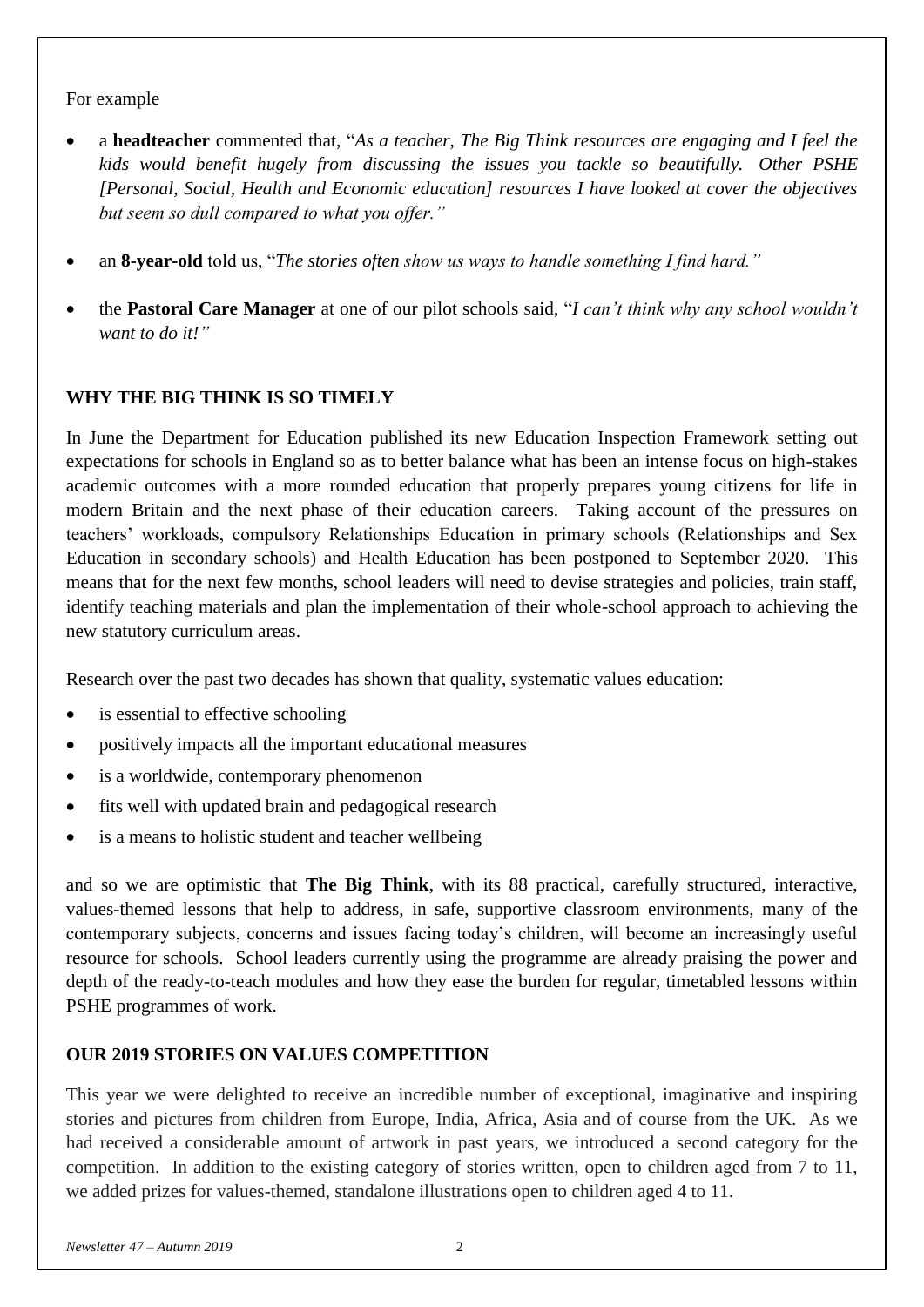Our judges were [Ed Mayo,](https://ncbaclusa.coop/ed-mayo/) Secretary General of Co-Operative UK, [Dr Paquita de Zulueta,](https://haconvention2019.dryfta.com/en/speakers-en/users/detail/2221/paquita-de-zulueta) honorary senior clinical lecturer at Imperial College London and [James](https://twitter.com/james_minter)  [Minter,](https://twitter.com/james_minter) an environmental activist and author of the children's 'Billy Growing Up' series of books on bullying. They are all very aware of the power of positive values and much enjoyed reading the children's stories. [Galia](https://twitter.com/galiadurant)  [Durant,](https://twitter.com/galiadurant) the main illustrator and musician for our new programme **The Big Think**, was impressed by how the children managed to vividly communicate different values through their detailed, creative drawings and super, punchy, bright, eye-catching graphics.

The judges found narrowing down the well-deserved winners in both categories a pleasurable but extremely difficult task. On 29 November the winners were announced on our website and social media platforms and the children were notified through their schools. *Kindness Is My Magic* – a winning



illustration by Sofia aged 6

Here are the winners of the Stories category, each of whom was awarded a personal copy of [The Big](https://the-big-think.org/product/the-big-think-stories-book-for-ages-7-to-11/)  [Think Stories Book for ages 7 to 11,](https://the-big-think.org/product/the-big-think-stories-book-for-ages-7-to-11/) a congratulatory certificate, a certificate for their school and a book token for their school library as shown here:

| <b>Name</b> | Age | <b>School</b>                                          | <b>Winners and Prizes</b> |
|-------------|-----|--------------------------------------------------------|---------------------------|
| Shaheer     | 11  | Elmwood Junior School, Surrey, UK                      | $1st$ - £150 book token   |
| Toby        | 9   | Sri Sathya Sai Spiritual Education, London, UK         | $2^{nd}$ - £75 book token |
| Grace       | 9   | Living Values Children's Education Foundation, Nigeria | Highly Recommended -      |
|             |     |                                                        | £25 book token            |
| Joy         | 10  | Living Values Children's Education Foundation, Nigeria | Highly Recommended -      |
|             |     |                                                        | £25 book token            |
| Shreyas     | 10  | Samsidh Mount Litera Zee School, HSR Extension, India  | Highly Recommended -      |
|             |     |                                                        | £25 book token            |
| Pranav      | 8   | NIVE - New Horizon Public School, India                | Highly Recommended -      |
|             |     |                                                        | £25 book token            |
| Eeshan      | 8   | NIVE - New Horizon Public School, India                | Highly Recommended -      |
|             |     |                                                        | £25 book token            |
| Lorenzo     | 9   | Holme Grange School, Berkshire, UK                     | Highly Recommended -      |
|             |     |                                                        | £25 book token            |

Here are the top three artists in the Pictures category. They are equal winners and won a copy of The Big Think Stories Book and they and their schools received congratulatory certificates.

| <b>Name</b> | Age | <b>School</b>                                             | <b>Prizes</b>              |
|-------------|-----|-----------------------------------------------------------|----------------------------|
| Sofia       | 6   | Capel Manor Primary School, London, UK                    | The Big Think Stories Book |
| Bhavish     | 9   | Samsidh Mount Litera Zee School, Vidyaranyapura,<br>India | The Big Think Stories Book |
| Ambiya      | 8   | Manor Junior School, Essex, UK                            | The Big Think Stories Book |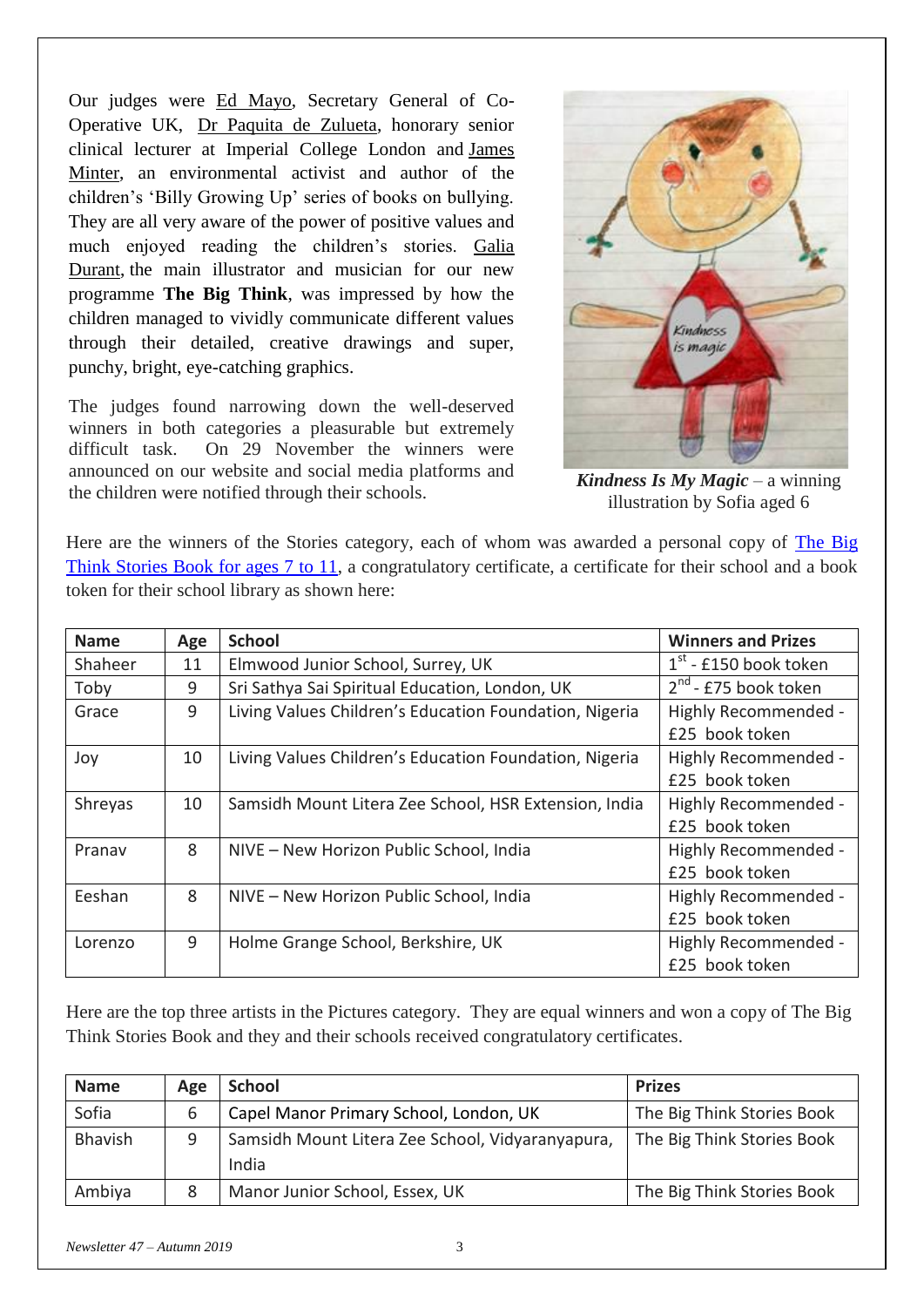Each year we publish a free, online booklet with the best stories and pictures from the competition.

Do look out for the 2019 booklet on the **Human Values Foundation website** early next year.

We at the Human Values Foundation would like to thank and congratulate each of the winners and their schools along with all the other children and their schools who entered this year's competition. Well done to them all.

## **A CHRISTMAS PRESENT IDEA!**

Our beautiful values-themed stories book entitled [The Big Think](https://the-big-think.org/product/the-big-think-stories-book-for-ages-7-to-11/)  [Stories](https://the-big-think.org/product/the-big-think-stories-book-for-ages-7-to-11/) would make a wonderful Christmas present for the children in your life, aged between 7 and 11 years.

Included are 44 stunning illustrations for children to think about and at the end of each story are some questions to prompt self-reflection and further consideration of significant points raised in it. Order online from [The Big Think website,](https://the-big-think.org/product/the-big-think-stories-book-for-ages-7-to-11/) cost £20, including postage in the UK.



## **DONATIONS**

The development of our new programme and the website for **The Big Think** was an ambitious decision we took in the full knowledge that our bank account would be much depleted and that is the case, so all donations are particularly welcome now!

Next year is our Silver Anniversary. We have reached this milestone only because of all our wonderfully generous supporters. Our heartfelt thanks to all of you for your remarkable financial contributions that have enabled us to help teachers improve the quality of the lives of a generation of children now and in so doing, the fabric of society. It is vital that young people growing up today are '*values literate*' and therefore empowered with the means of making sound, ethical choices consistently and applying their energy and talents to lead fulfilling lives.

We are enormously grateful to the trustees of The Tony Metherell Charitable Trust for their regular donation, to The Lawson Charitable Foundation that has enabled us to extend our work in Devon, and to the company that recently made a donation via [Work For Good,](https://workforgood.co.uk/) an organisation that encourages small businesses to commit to supporting charities.

Our subscribing Members and Friends have been amazing over the years and we thank you most sincerely for your kindness that makes it possible for us to continue to strive to improve the quality of our young citizens' lives and their prospects. Some donors wish to remain anonymous – for us you are treasures, thank you. We would also like to express our deep gratitude to Alyson Carter, Helen Colbeck, Mike and Ruth David, Don and Mary Greenwood, Rita Jefferies, Linda Jones, Iain Lee, Rosemary Lipscomb, Tim Lipscomb, Mike Roberts, Suparna Sen, Nigel Shamash, Geoffrey and Ann Steinberg, Polly Stone and Maureen Watson – *and all who shop online using [smile.amazon](https://smile.amazon.co.uk/) and have nominated the Human Values Foundation as the recipient of donations from Amazon.*